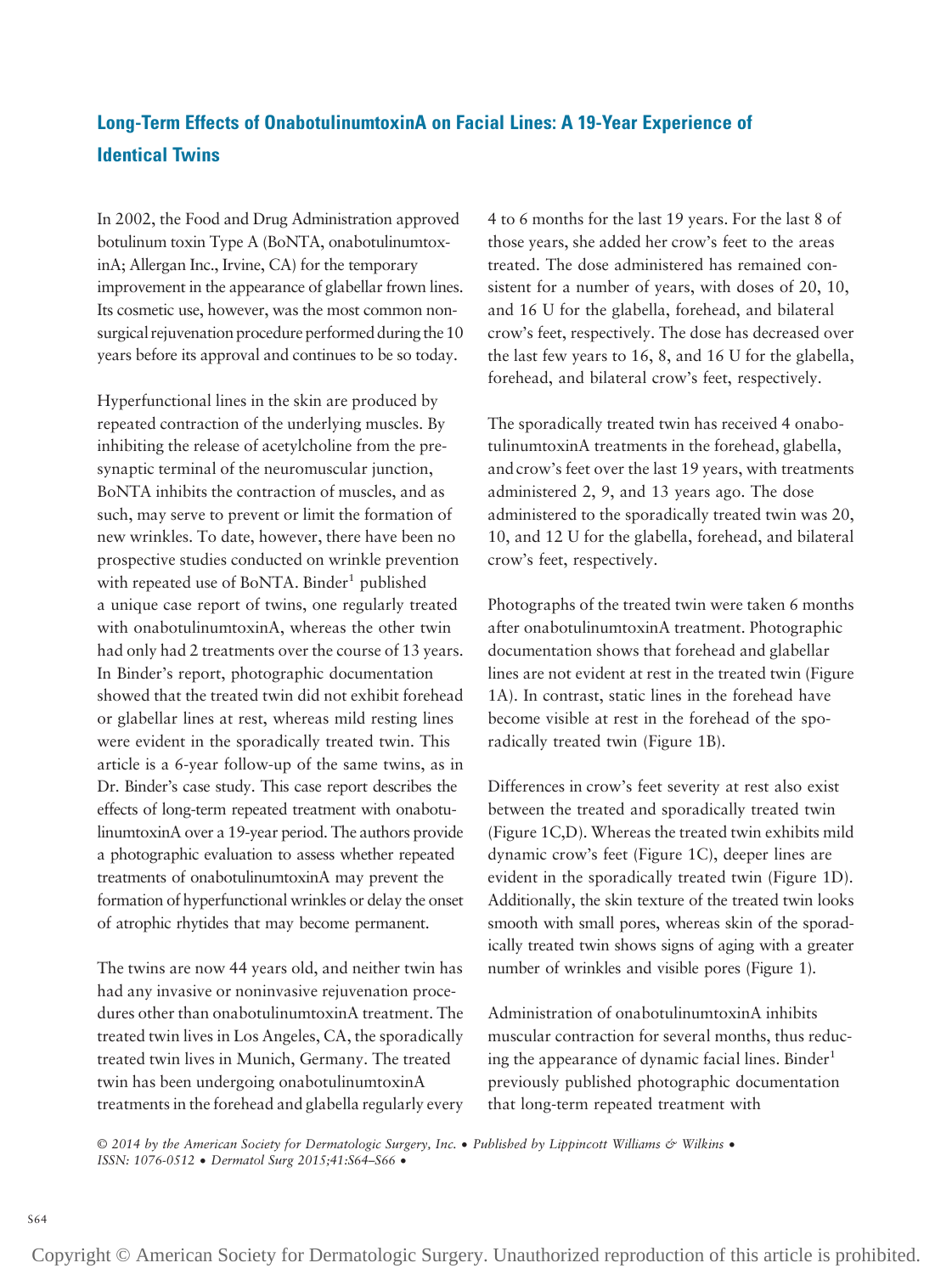

Figure 1. The treated twin exhibits virtually no forehead rhytides at rest (A), whereas static forehead rhytides are visible in the sporadically treated twin (B). Similarly, the crow's feet are mild in the treated twin (C), deeper in the sporadically treated twin (D).

onabotulinumtoxinA seems to prevent the formation of permanent facial wrinkles. Six years after Binder's publication, the current results further support the contention that repeated treatment with onabotulinumtoxinA continue to diminish the signs of facial aging and delay the appearance of hyperfunctional facial lines.

As the sporadically treated twin lives in Munich, Germany, the changes in skin morphology cannot be explained by differences in sun exposure between the twins. In Munich, the UV index is low moderate  $(\leq 5)$ for 8 months of the year. In Los Angeles, the UV index is high  $(6-7)$  to very high  $(8-10)$  for 7 months of the year.<sup>2</sup> Both twins use 45 to 50 SPF sunblock on a daily basis and both lead active outdoor lifestyles. Neither twin smokes, both adhere to a relatively healthy diet, and both work in an indoor office setting. Neither twin has had any laser, light, or skin-tightening procedures, and both use glycolic-based topical skincare products on a daily basis. Neither twin uses any other topical skincare products, including retinol-based products. Regarding the aesthetic quality of their skin, consistent long-term treatment with onabotulinumtoxinA seems to be the only major difference in the lives of these twins. Limiting facial muscular movement over the years with onabotulinumtoxinA seems to have reduced the number and the severity of both static and dynamic wrinkles in the treated twin compared with the sporadically treated twin.

There are relatively few published reports of the longterm effects of onabotulinumtoxinA when used for

cosmetic purposes. Bowler<sup>3</sup> presented 2 case studies of patients who had received onabotulinumtoxinA for cosmetic treatment of the forehead, glabella, and periorbital areas over a 7-year period. Both the patients and the treating physician reported that posttreatment skin quality was significantly improved compared with pretreatment in terms of wrinkle reduction and skin smoothness. Additionally, onabotulinumtoxinA treatment demonstrated reproducible results over the course of 7 years, with no reduction in efficacy, or need to increase the dose to maintain the effect.

Dailey and colleagues<sup>4</sup> published a 2-year prospective study investigating wrinkle reduction and extended duration of efficacy with repeated onabotulinumtoxinA treatments. Patients were injected every 4 months with 20 U onabotulinumtoxinA in the glabellar region for 5 treatment sessions. After the last treatment at 20 months, patients were evaluated at Months 24, 25, and 26. Results demonstrated improvements in wrinkle severity, as the number of onabotulinumtoxinA treatment cycles progressed. Additionally, the study found that the duration of effect increased beyond 4 months with consistent repeated treatment of onabotulinumtoxinA, with 87% of patients reporting sustained satisfaction with the results 6 months after the last treatment session.

Botulinum toxin treatments have repeatedly been the most frequently performed cosmetic procedure in the United States for more than 10 years. Numerous